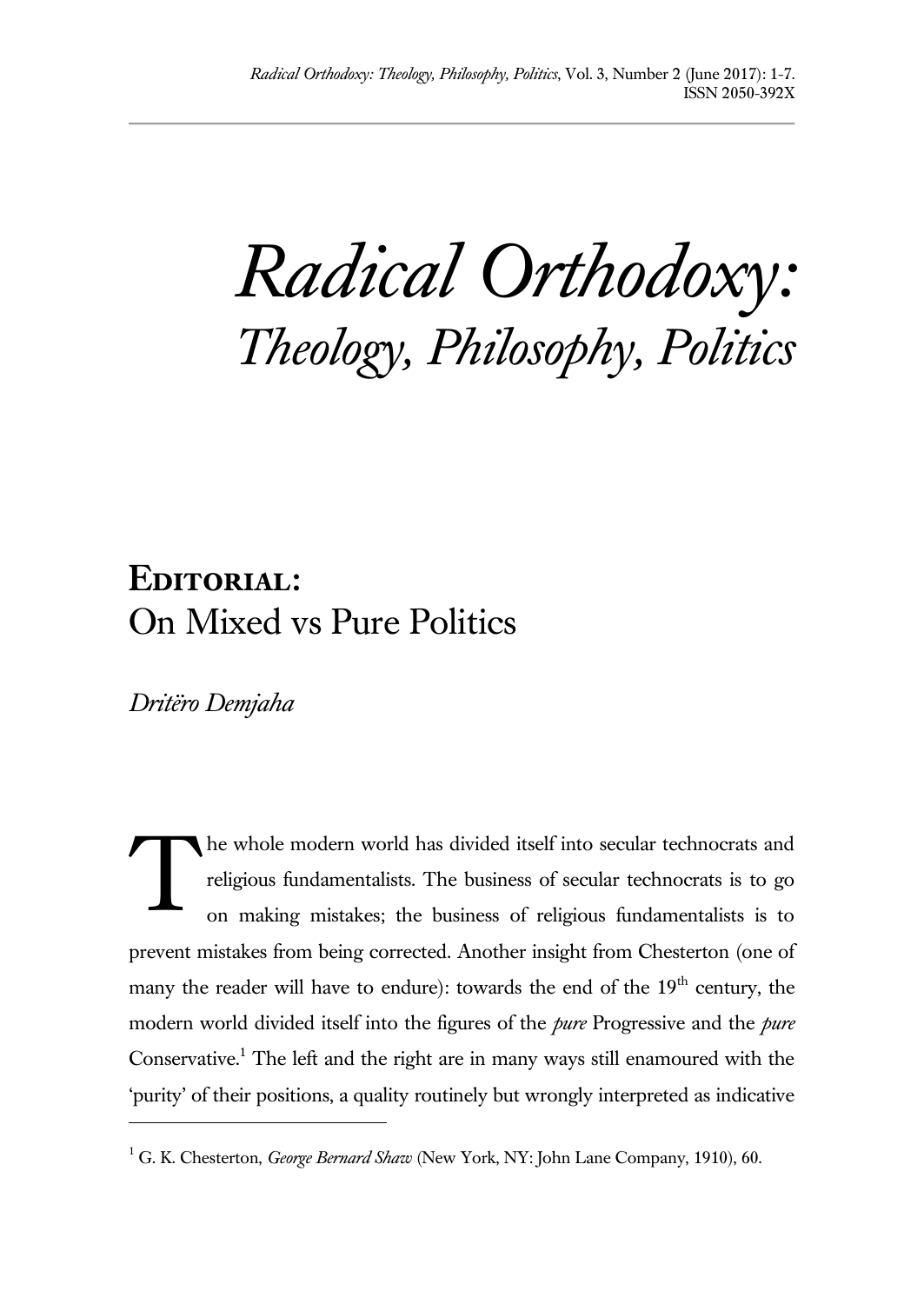of consistency. Rowan Williams recently addressed the consternation felt by both left- and right-wing camps vis-à-vis the ideological stance of Pope Francis as signalling a need to move beyond precisely such 'package deal' ethics.<sup>2</sup> But a 'package deal' implies the involvement of intention and deliberation in the packaging of the political position in question. (We may refer to this, more pompously but also more precisely, as 'ideological totalisation'.) Chesterton's point on the other hand (with which Williams is ultimately in agreement), is that the 'consistency' of the left and right derives ultimately from the purity of merely progressing or merely conserving.<sup>3</sup> When Rowenna Davis rightly points out that 'the left has always been better at knowing what it wants to reform rather than what it wants to protect', $4$  she is making an observation that, as anticipatory of political advice, is likely to fall on deaf ears. This is not merely because 'conservative' is the word of the opposition and because it is conducive to partisan discomfort to suggest, as Davis does, that for the Labour party to win another election it must learn what it wants to preserve as well as what it wants to transform and therefore to rediscover its conservative tradition. 5 It is also because for a rigorous politics of 'pure progression', praxis is confined merely to the reforming or transforming *act*. This is what stultified the Labour Party's response to the post-referendum need to prioritise the preservation of EU workers' rights and other similar 'progressive' issues which Brexit brought to the fore of left-wing politics in the latter half of 2016. Perhaps it may be said that whilst the conjunction of the pure Progressives and Conservatives naturally leads to a stalemate, the former has no appropriate response to the increasing

l

<sup>2</sup> Rowan Williams, 'Pope of the Masses: Is Francis really the people's champion?' *New Statesman* [Online] September 2015

http://www.newstatesman.com/politics/religion/2015/09/pope-masses-francis-reallypeople-s-champion (accessed: 21 March 2017).

<sup>3</sup> Chesterton, *George Bernard Shaw*, 60-61.

<sup>4</sup> Rowenna Davis, 'Labour's "Conservative" Tradition' in *Blue Labour: Forging a New Politics*, ed. Ian Geary and Adrian Pabst (London: I.B. Touris, 2015), 196.

<sup>5</sup> Ibid., 195, 196.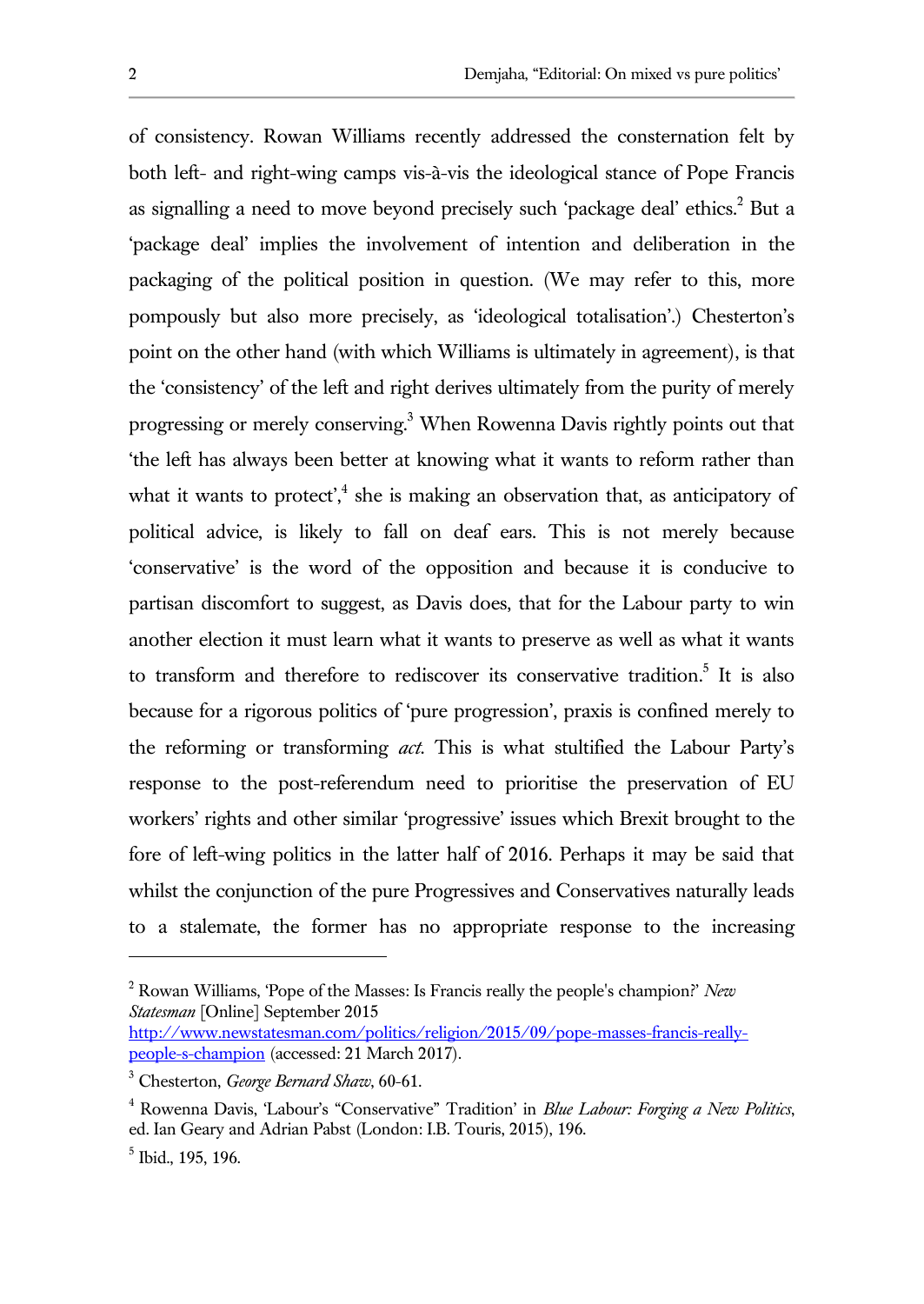l

preponderance of the atavistic desire to return to the *status quo ante*. This is no doubt to be connected with the erroneous perception of our present predicament as a novelty. Of course, most post-liberal political visions (some of which are explored in this issue) are crucially informed by a disposition to recover one's sources, and in a time when atavistic sensibilities are increasingly normalised, thinkers within and around the Radical Orthodoxy movement would care greatly to discern the presentness of the past from its pastness—to borrow T.S. Eliot's formulation.

Indeed, what is certainly increasingly felt today is the pastness of liberalism. The impulse to move beyond it involves at least in part, according to the thinkers represented in this special issue, the recognition of its historical emergence as a corollary of the failure of the political vision of the Middle Ages and of the collapse of Christendom. At the theological and philosophical level, we are attempting to trace what Jacques Maritain, has called 'integral humanism' and to articulate a political position which the genealogy of the collapse of this humanism entails. However the political vision that may be entailed in the final analysis requires us to diversify the typology of progressives and conservatives, the left and the right, and it is also clear that other emerging political visions (which are both increasingly successful and potent in the socio-economic modifications which their implementation engenders) are similarly not reducible to such dichotomisation. At the same time, we should mark the significance of the increasing interest in 'secular' forms of association amongst the 'liberal' segments of the populace in the form of musical concerts and other artistic forums in contradistinction to declining numbers in churchgoing.<sup>6</sup> Thus part of what post-liberal politics is crucially engaged in today is the mobilisation of the unexpressed consensus in Britain (and probably, if not certainly, elsewhere in the

<sup>&</sup>lt;sup>6</sup> Which is no doubt connected with growing perceptions about the inadequacies of current liturgical practices.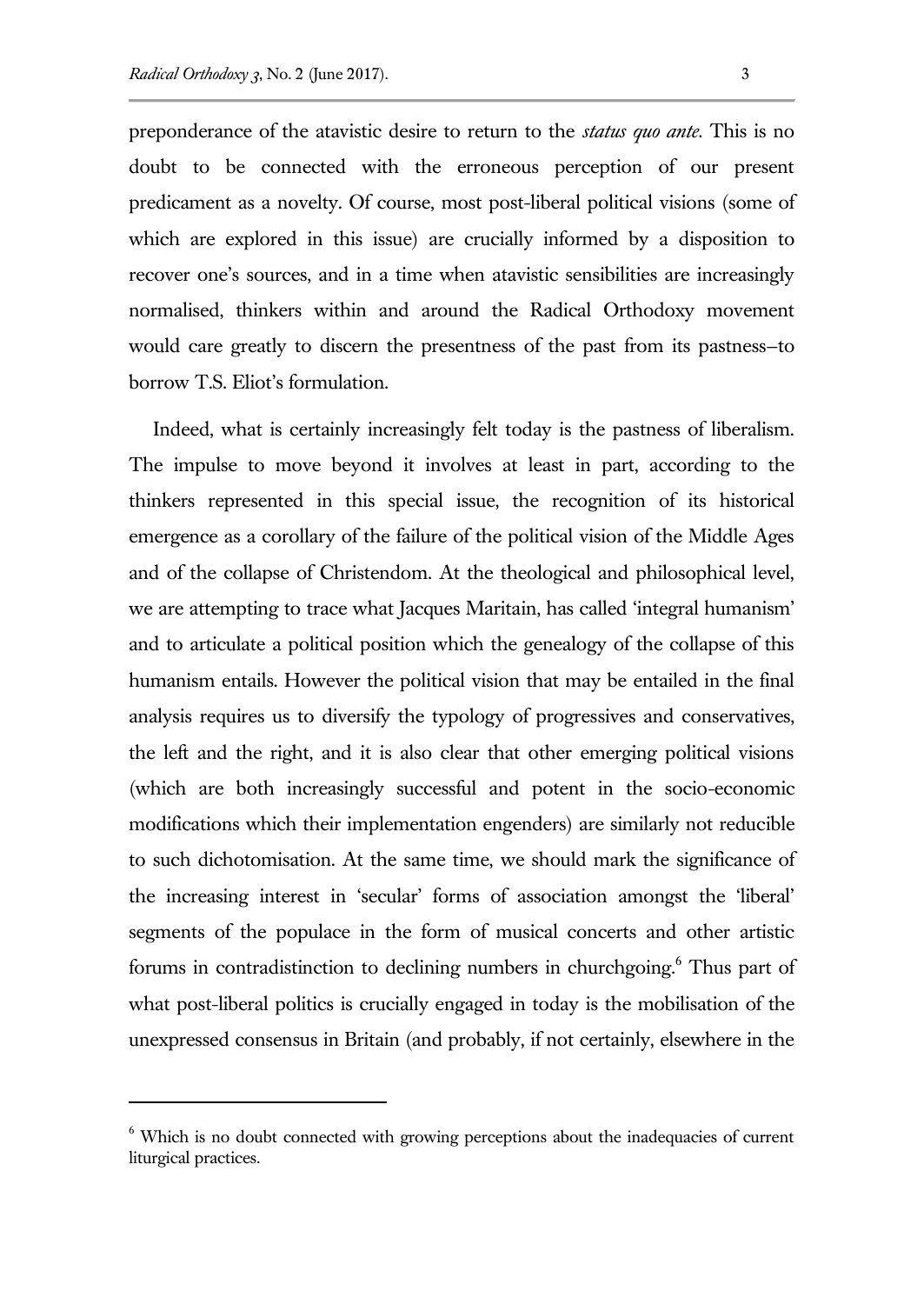West) which rejects both technocratic liberalism and atavistic and sometimes fundamentalist neo-fascism.<sup>7</sup>

Most of these reflections lead us in the necessary direction of recognising the inadequacy of the left versus right distinction in contemporary politics. As Rowan Williams writes apropos the Pope:

> Conservative or liberal? The Pope's record might prompt us to ask whether these categories are as obvious or as useful as we assume. As various commentators have astutely noticed, the Pope is a Catholic. That is, he thinks and argues from a foundational set of principles that are not dictated by the shape of political conflict in other areas. It is difficult for some to recognise that his reasons for taking the moral positions he does on abortion or euthanasia are intimately connected with the reasons for his stance on capitalism or climate change.

More than a century of Catholic social teaching has failed to make less severe the disappointment and often surprise characteristic of the responses from the left when the Pope opposes euthanasia or from the right when the Pope repudiates capitalism. But the Pope is a good Platonist and shows us that knowledge, including knowledge of the good and the right—to invoke the Platonic distinction—requires understanding which in turn entails explanation. This is different from the epistemic position designating merely true belief where variously held truths are either isolated from one another or hold together for arbitrary reasons. The inadequacy of these dichotomies may be demonstrated in two ways. Firstly, in relation to the fact that 'left' and 'right' are irreducibly categories of modernity which map certain dispositions vis-à-vis history and tradition that are nonetheless dispositions informed by the sensibilities of modernity. 8 In this sense, 'conservative' and 'liberal' are also categories which

<sup>7</sup> John Milbank and Adrian Pabst, *The Politics of Virtue: Post-Liberalism and the Human Future*  (London: Rowman & Littlefield, 2016), 381-382.

<sup>&</sup>lt;sup>8</sup> See John Milbank, *Beyond Secular Order: The Representation of Being and the Representation of the People* (Oxford: Wiley Blackwell, 2013), 129-132, 261-261.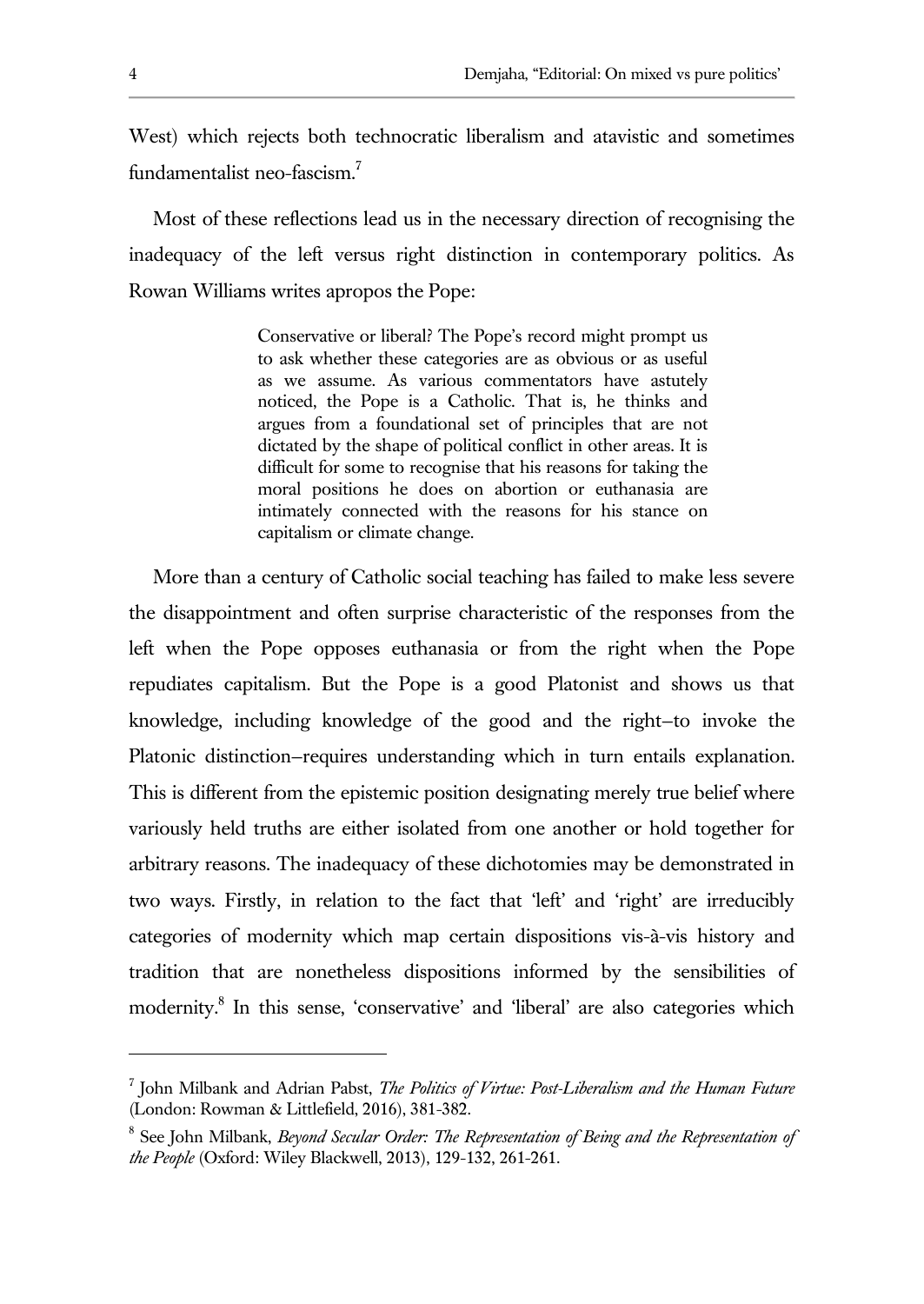simply convey irreducibly 'liberal' dispositions. The contemporary technocratic metropolitan is in some important ways an inheritor of legacies of libertinism, perhaps especially in England, and Pinto has furthered this genealogical insight in a biography of John Wilmot by correctly linking his libertinism with Hobbesian materialism.<sup>9</sup> But the same may be said of the contemporary fundamentalist, ultimately with recourse to the same genealogical endpoint. Secondly, and as Camille Paglia has also recently noted, the dichotomy is outmoded in relation to newly emerging implications of global politics and increased technologisation.<sup>10</sup> Thus the division into left- and right-wing politics is doubly inadequate and doubly outmoded and outdated; it is inadequate in light of any return to pre-modern sources (since these sources are anterior to liberalism), as well as in light of future engagement with post-modern challenges (which to some extent always invoke presentness of the pre-modern).

It is perhaps unsurprising then, that out of modernity's dichotomisation of sensibilities internal to the liberal and modern, which perhaps first occurred with great significance in the cultural sphere, with the uniquely modern battle of the books between 'ancients' and 'moderns' (which was in fact the quarrel between two kinds of moderns), that *culture* has emerged in Western society, as Slavoj Žižek has noted, as our 'central life-world category'.<sup>11</sup> This is sufficiently the case to entertain the idea of the contemporary 'culture war' as a sustaining discourse of modernity's originary quarrel between 'progressives' and 'traditionalists', holding back any kind of post-modern excoriation of modernity. As Thomas Frank has shown with regard to the American context, ideological disagreements along philosophical and economic lines are transposed into

<sup>9</sup> Vivian de Sola Pinto, *Enthusiast in Wit: A Portrait of John Wilmot, Earl of Rochester* (London: Routledge and Kegan, 1962).

<sup>10</sup> Camille Paglia, 'Women aren't free until speech is' *Time* [Online] March 2017 http://time.com/4707294/camille-paglia-women-arent-free-until-speech-is/?xid=homepage (accessed: 21 March 2017).

<sup>11</sup> See Slavoj Žižek, *The Year of Dreaming Dangerously* (London: Verso, 2012), 30.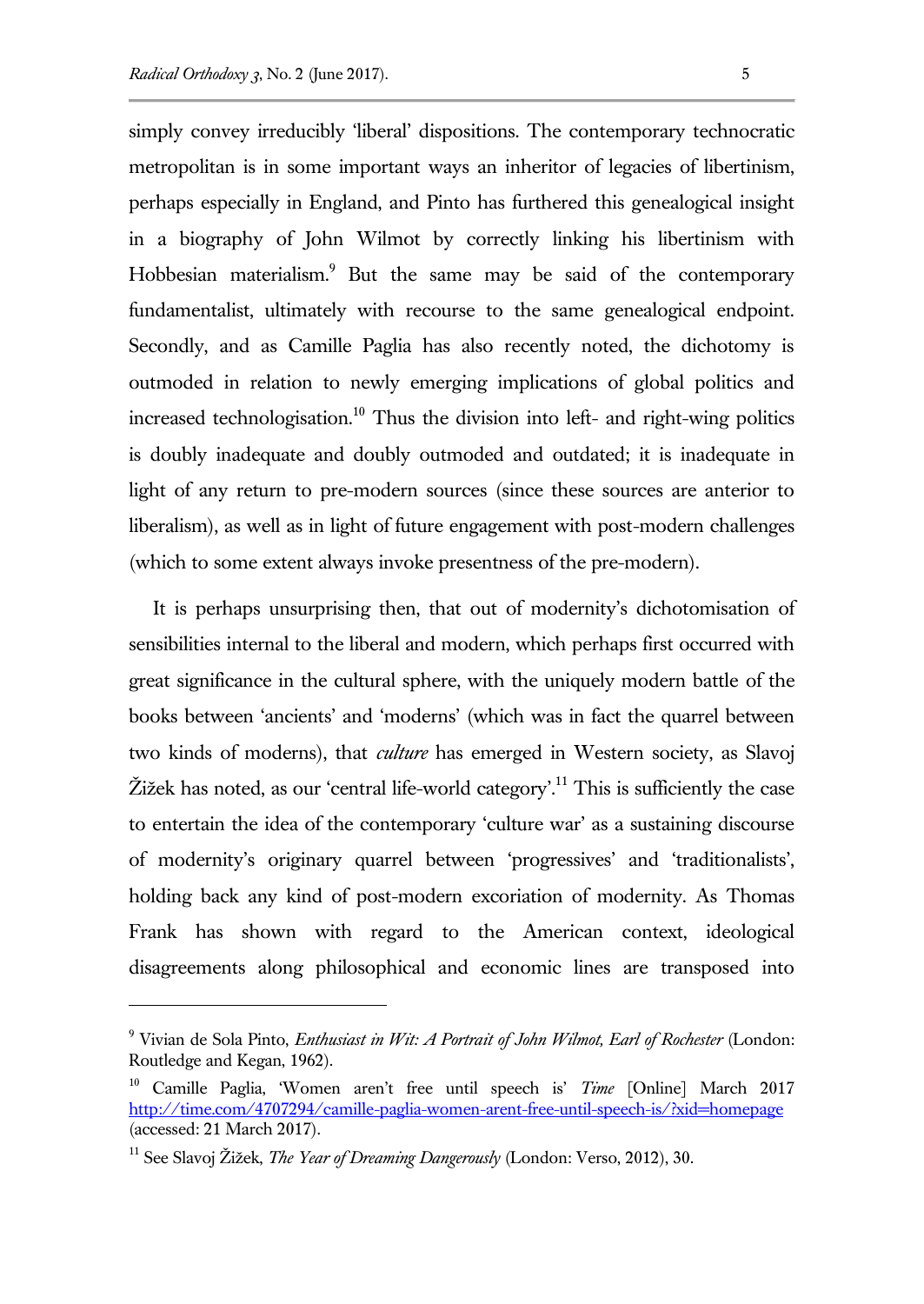disagreements along 'moral' and cultural lines, to the effect of setting up a new opposition between the hard-working poor and the 'liberal elite' which really obscures the more basic division between the rich and the poor.<sup>12</sup> This does not. however, only obscure class division, but obscures authentic cultural processes whose political necessity the post-liberal vision highlights.

Instead of merely stipulating (as does Marxism) an overdetermining antagonism which enables the theoretical overcoming of other oppositions which are determined as 'single issue' politics, typically attached to a specific politicised identity, mixed or 'psychic' politics begins with the overdetermination of the human psyche as determined towards a peaceable and just ordering.<sup>13</sup> though it achieves this, importantly, through two additions. Firstly, it recognises the socialist principle (which is nonetheless affirmed, following Maurice Glasman, in unison with Catholic Social Thought) that work, which discloses the personal origin of the human, does designate a kind of concrete universal.<sup>14</sup> Secondly and crucially, it affirms—and this is indicative of its contemporaneity—a kind of primacy of culture (especially in the domain of international relations)<sup>15</sup> which constitutes, in keeping with the Hegelian typology, the 'universal particular'. But the centrality of culture in contemporary socio-political discourse cannot be exhaustively explained by ideological criticism;<sup>16</sup> it occasions the recognition of culture as a supperadded reality to material politics. In other words, it is not that what matters most today—politics—is *really* about culture (as both the liberal technocrats and the atavists differently insist through their focus

<sup>12</sup> See Thomas Frank, *What's the Matter with Kansas? How Conservatives Won the Heart of America* (New York: Metropolitan Books, 2004).

<sup>13</sup> Recall Heni de Lubac's criticism of Marxist anthropology in Henri Lubac, *The Drama of Atheist Humanism*, trans. E.M. Riley, et al. (San Francisco, CA: Ignatius Press, 1995), especially p. 444.

<sup>14</sup> Milbank and Pabst, *The Politics of Virtue*, 70.

<sup>&</sup>lt;sup>15</sup> Ibid., 356-357.

 $16$  Frank sometimes intimates this, and many more are likely to affirm it, but Žižek is right to be suspicious (pp. 31-32).